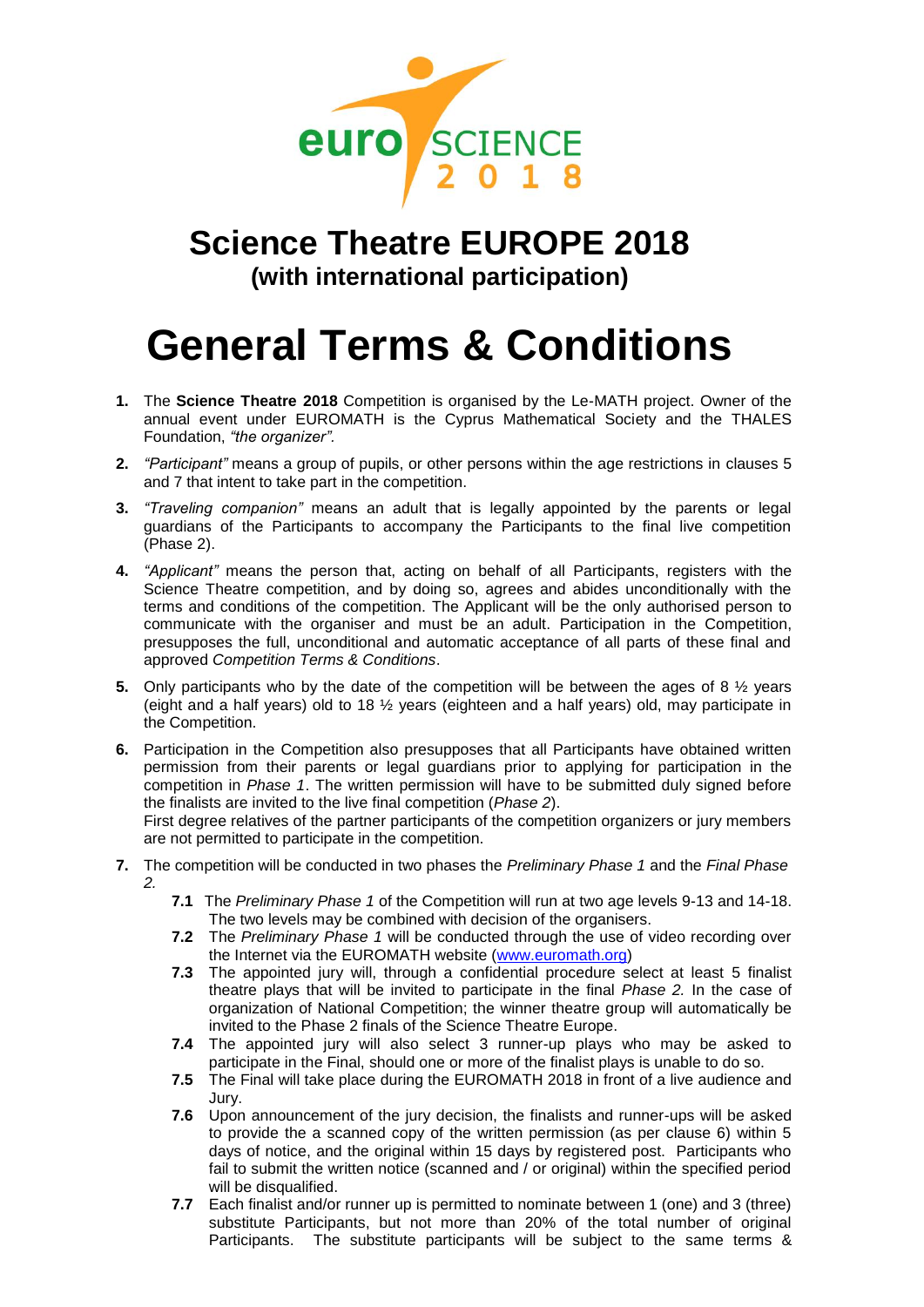conditions. Each finalist and / or runner up must notify the organiser of their intention to substitute one or more participants, in writing, prior to submitting the required scanned documents in clause 8.1.5.

- **7.8** The jury will announce the list of participants to the final within 25 days.
- **7.9** All finalists will have to undertake their own travel arrangements to the finals to attend the competition.
- **7.10** It is the sole responsibility of the finalists and traveling companion to obtain any travel documents, including but not limited to entry visa, if needed. The organiser will provide an invitation letter to the competition upon request.
- **7.11** The finalists will repeat their theatre play in front of a live audience and jury.
- **7.12** The jury will at its discursion and based on a non-disclosed methodology evaluate all finalists and announce the winners.
- **7.13** Each Scienc Theatre play should have a **minimum of 2 and a maximum of 10 performers of the same age group**. There are two age groups, 9-13 and 14-18. The two age groups allow 8  $\frac{1}{2}$  -13  $\frac{1}{2}$  (eight and a half to thirteen and a half) and 13  $\frac{1}{2}$  -18  $\frac{1}{2}$  (thirteen and a half to eighteen and a half) inclusive ages.
- **8.** Competition prizes:
	- The first prize will be 500 euro for each age group and individual certificates.
	- The second prize will be individual certificates and gifts to be determined.
	- The third prize will individual certificates and gifts to be determined.
- **9.** By accepting to receive any of the Competition prizes, and/or participation to the final, the finalists give full permission to the Organiser to publicize their names, age and town, Country of residence and video in promotional activity for the Competition on any media selected, either during the Competition or at any time in the future and on any media, for the purposes of promotion. This promotional activity is not limited the use of their name alone, but may include the use of their image, video by way of photography, film or digital media.
- **10.** The finalists and travel companion must have the capacity to travel, possess valid passports and all the necessary travel documents, as well as any necessary exit permits from their country of residence. The costs and time required to acquire said travel documents are not included in the prize and remain the exclusive responsibility of the finalists and their travel companion, as too the time required to organise them. The organiser will not bear any responsibility in case country exit or entry is forbidden, or flights missed due to delays caused by the above said documents. In such a case the participant and his/her companion may be disqualified from the Competition, their rights to the prize cancelled and replacements found.
- **11.** The finalists and their travelling companion will have to register at the EUROMATH / EURO-SCIENCE Conference and pay the appropriate registration fees.
- **12.** The finalists and their companion must be ready to travel on the date & time specified by the organiser.
- **13.** The finalists and their traveling companion must behave appropriately throughout their stay for the finals and will be exclusively responsible for their attitude and conduct.
- **14.** The organiser will not bear any responsibility whatsoever for the causing of any malicious or other damage by the participant and their companion to either:
	- **14.1** the hotels;
	- **14.2** and/or for the commission of any damage otherwise inflicted upon the property of third parties, or generally against third parties during their participation in the competition.
	- **14.3** The participant and their traveling companion will remain exclusively responsible for such damage and agree that they will fully indemnify the organiser in case that the organiser is obliged to pay any damages, fines or otherwise to third parties as a result of the actions or non-actions of the participant and their companion.
- **15.** The organiser may provide a cameraman/photographer/journalist to make a recording on video and/or to photograph during the final of the competition. The organizer can use this material in any way the Organiser deems appropriate, without any consideration to the participants and their traveling companion and at any time now or in the future.
- **16.** Refusal of consent by either the participant and/or their Traveling Companion shall result in the immediate disqualification from the competition and forfeit of all and every prizes.
- **17.** The organiser has the right to extend, postpone or terminate the competition at its exclusive discursion. This decision will be considered final and undisputed. In the event of competition termination, all supplied videos and other materials will be purged. In the event of competition extension, the organiser will inform the Participants through the website [www.euromath.org.](http://www.euromath.org/)